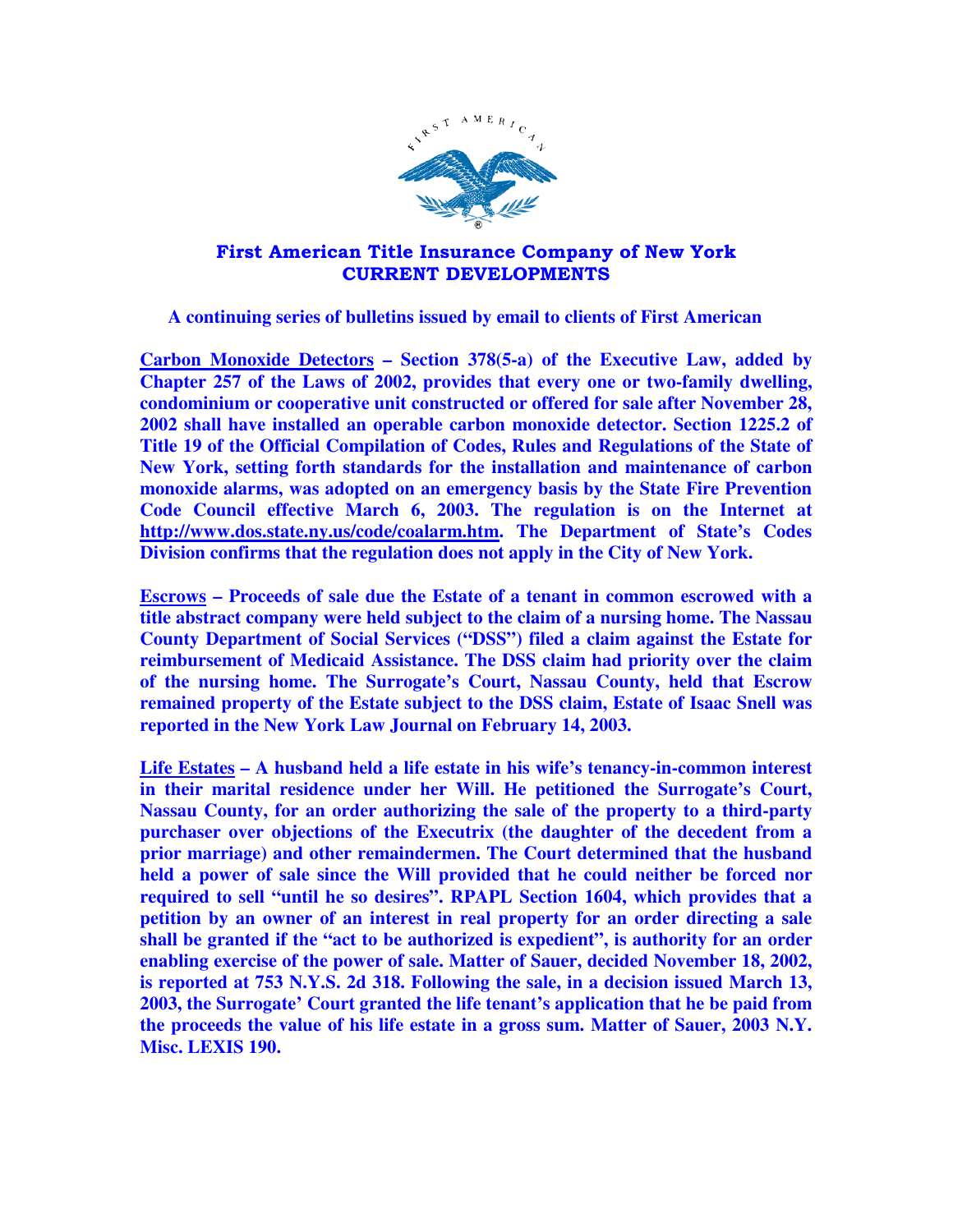**Merger of Estates – The Appellate Division, Third Department, reversed an Order of the Supreme Court, Albany County, which had dismissed the complaint in an action to enforce an easement, and enjoined the owners of the burdened property from interfering with the reasonable use of the easement by the purchaser of the benefited property at a mortgage foreclosure. The interest of the mortgagee of the dominant estate and its successors was protected notwithstanding the properties had been in common ownership. Further, merger prior to execution of the mortgage had not terminated the easement since the defendants, who owned the benefited property, did not then hold all tenant-in-common interests in the burdened property. Cowan v. Carnevale, decided December 19, 2002, is reported at 752 N.Y.S. 2d 737.** 

**Mortgages – The plaintiff's attorney requested a payoff statement from the existing mortgagee. The lender sent a statement with charges for a "Facsimile Fee", a "Quote Fee" and a "Satisfaction Fee", the latter being for preparation of the satisfaction of the mortgage. An action was commenced to recover those fees under RPL Section 274-a ("Certificate of principal amount unpaid on mortgages of real property") and GBL Section 349 ("Deceptive acts and practices unlawful"). The Appellate Division, Second Department, held that the Supreme Court, Nassau County, improperly denied the plaintiff's motion for summary judgment on the claims for the Facsimile Fee and the Quote Fee. Under RPL Section 274-a, a lender is prohibited from charging "for providing the mortgage related documents", even if the plaintiff voluntarily agrees to pay those fees. It also held that the Supreme Court improperly denied the lender's motion for summary judgment on the issue of the Satisfaction Fee. RPL Section 274-a does not prohibit such a fee and plaintiff agreed to pay that fee in his mortgage. Dougherty v. North Fork Bank, decided January 13, 2002, is reported at 753N.Y.S. 2d 130.** 

**Mortgage Foreclosure – Plaintiffs claimed that they were necessary parties to a foreclosure since they had entered into a contract of sale with the mortgagee in possession. The contract provided that the sale to them was contingent on the mortgagee obtaining title in foreclosure. The Supreme Court, Richmond County, held that plaintiffs were not necessary parties to the foreclosure and denied the motion to enjoin the transfer of title to an innocent purchaser for value at the sale. The contract was executed after filing of the notice of pendency, and the purchaser should not be penalized because the plaintiffs were misled. Krueger v. Benigno was reported in the New York Law Journal on February 19, 2003.** 

**Option to Purchase – The plaintiff-tenant held an option to purchase during the term of its lease for a specified price "on terms agreeable to both parties". The plaintiff advised the defendant-lessor of its intention to exercise the option and requested a contract of sale. The lessor sent the tenant a contract providing it would take back a purchase money mortgage, the terms of which were unacceptable to the tenant and the tenant brought an action for specific performance. The Supreme Court, Bronx County, dismissed the complaint, finding there had not been a meeting of the minds on essential terms. The Appellate Division, Second**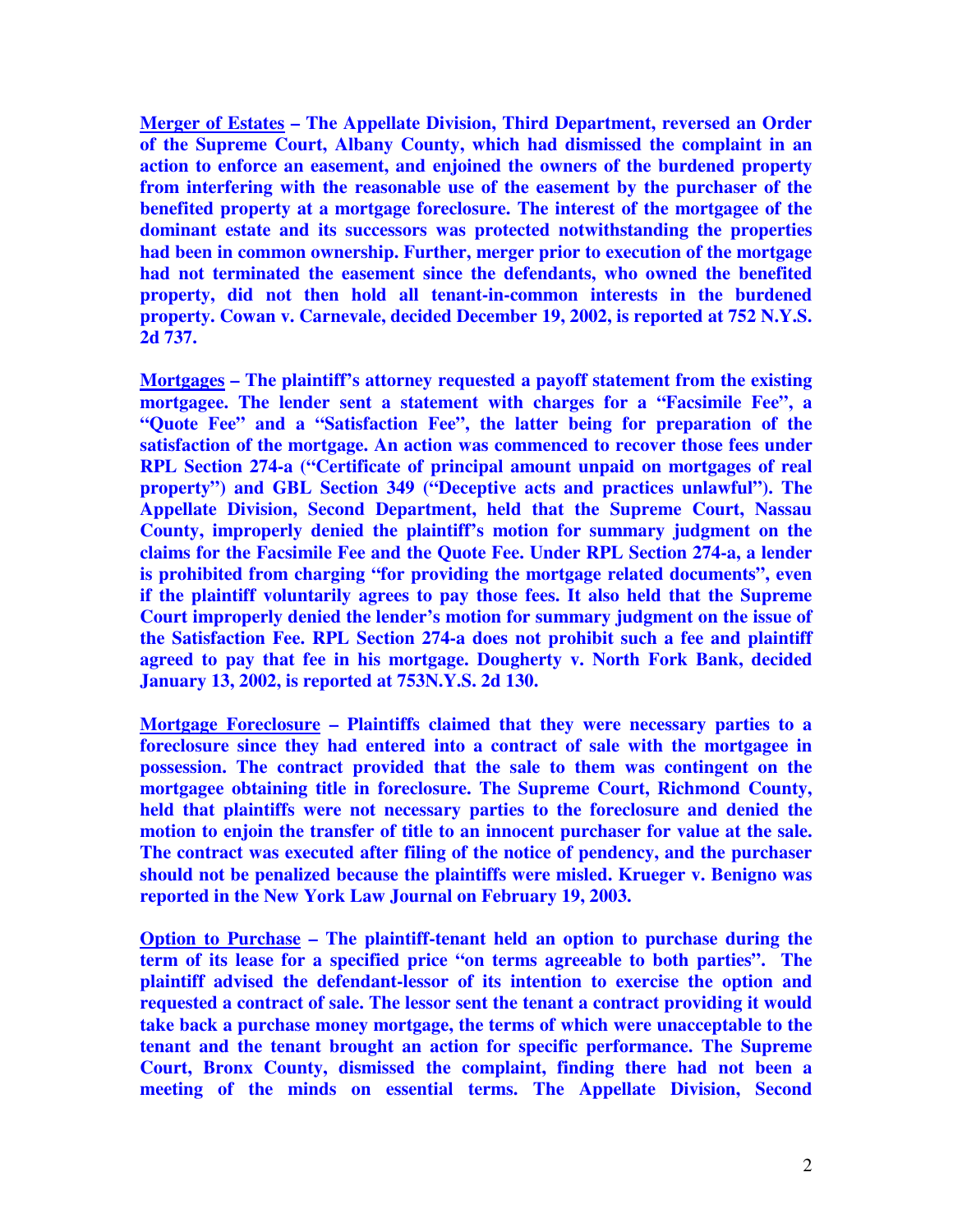**Department, reversed. Since the purchaser price was agreed upon and the option contained no mortgage contingency, the terms of the purchase money mortgage proposed by the seller were not material. A trial was required to determine whether the Tenant would be able to obtain financing and whether the lessor's insistence on certain terms was intended to undermine an otherwise enforceable contract. The Court held there is a covenant of good faith and fair dealing implied in all contracts. F & S Pharmacy, Inc. v. Dandra Realty Corp., decided February 4, 2003, is reported at 754 N.Y.S. 2d 256.** 

**Patriot Act –The USA Patriot Act (Public Law 107-56) effective January 1, 2002, amended the anti-laundering provisions of the Bank Secrecy Act (31 U.S.C. Sections 5311-5332) to require that "financial institutions" implement anti-money laundering programs. It also requires financial institutions to report suspicious financial transactions to the Department of the Treasury's Financial Crimes Enforcement Network ("FinCEN"). "Financial institutions" is broadly defined in 31 U.S.C. Sections 5312(a)(2) and (c)(1) to encompass "persons engaged in real estate closings and settlements".** 

**On April 29, 2002, FinCEN published an "Interim Final Rule" (67 Fed. Reg. 21110) which prescribed anti-money laundering program requirements for banks, savings associations, registered brokers and dealers in securities, futures commission merchants, and casinos. All other financial institutions, including "persons involved in real estate closings and settlements" were temporarily exempted from the requirement to establish an anti-money laundering program until not later than October 24, 2002. In the interim, the Treasury Department and FinCEN were to study "the money laundering risks posed by these other institutions in order to develop appropriate anti-money laundering program requirements"** 

**On April 10, 2003, FinCEN published an "Advance notice of proposed rulemaking" on "Anti-Money Laundering Program Requirements for Persons Involved in Real Estate Closings and Settlements" (68 Fed. Reg. 17569). It solicits comments by June 9, 2003 to assist it in determining how to implement the antimoney laundering requirements with respect to persons involved in real estate closings and settlements, including comments as to whether there should be an exemption for any category of persons who are "real estate professionals and those who trade in real estate on a commercial basis".** 

**According to the Notice, FinCEN "does not believe that application of...(the) requirements to attorneys in connection with activities relating to real estate closings or settlements raises issues of, or poses obligations inconsistent with, the attorney-client privilege". 68 Fed. Reg. 17569 is can be obtained on the Internet at http://www.titlelaw-newyork.com/Mans/FedReg.pdf**

**Prescriptive Easements – The owner of the Chatsworth apartment building in Manhattan claimed title to an immediately adjoining three foot wide strip of land and sought an injunction against construction of a building partially in that strip**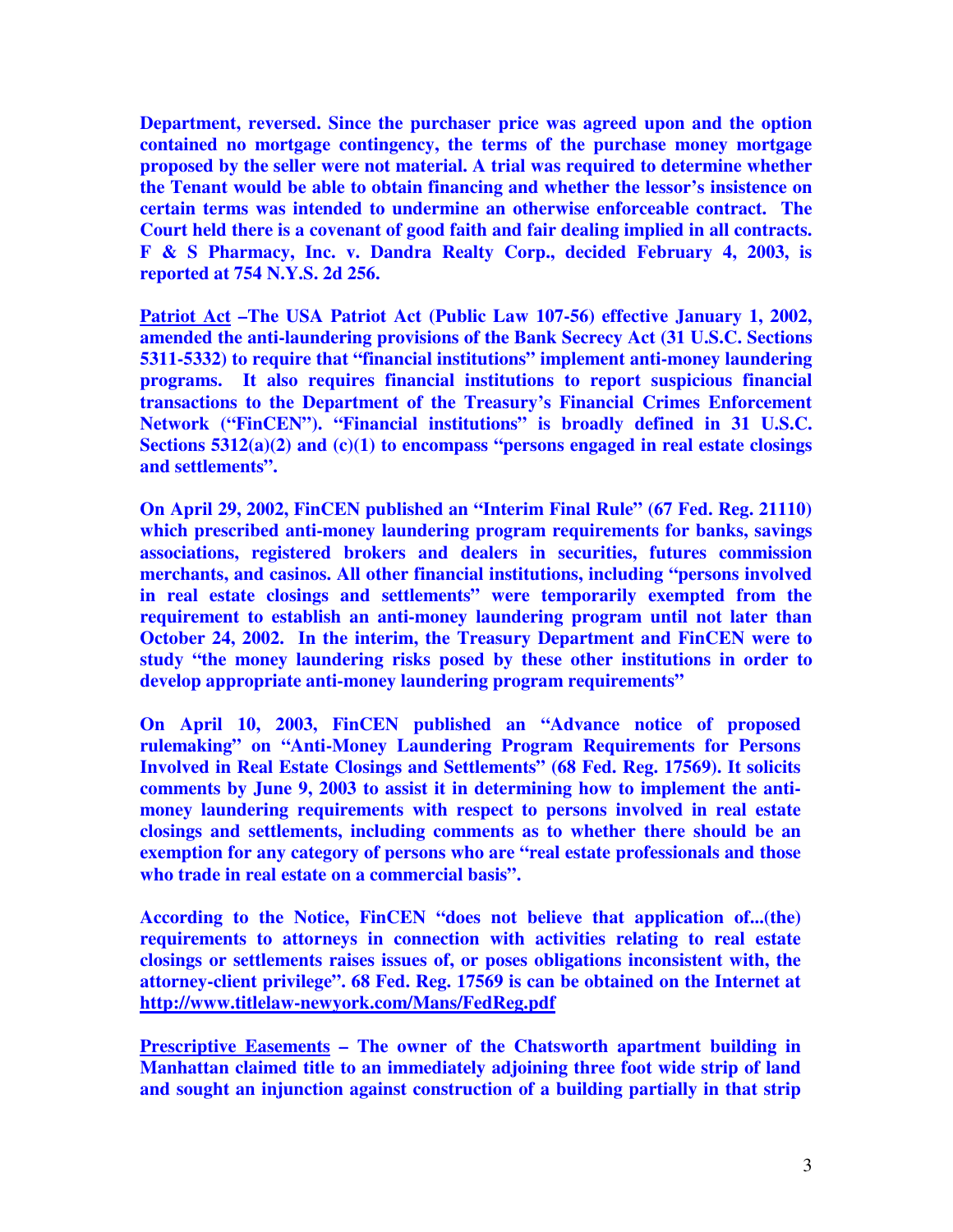**of land. Agreements entered into in 1899 and 1902 with the railroad company then owning the adjoining land granted the Chatsworth permission to use a retaining wall located within that strip of land. The building now being constructed will surmount the retaining wall and be as close as three inches to windows in the westerly wall of the Chatsworth. The Supreme Court, New York County, granted the defendant's motion to dismiss. It held that the Agreements did not grant title to or an easement of light and air over the strip of land and title by adverse possession was not established. Further, under New York law, an easement of light and air cannot be obtained by adverse possession. The new building could be constructed so as to limit light, air, and ventilation for rooms in the Chatsworth even if their occupancy would then be in violation of a zoning requirement that a window of a habitable room have eight feet of unobstructed clearance. Chatsworth Realty 344 LLC v. Hudson Waterfront Company A, LLC, decided March 4, 2003, is reported at 2003 N.Y. Misc. LEXIS 166.** 

**Recording Act – A mortgage on 1783 Fifth Street ("1783 Fifth") and other property in Brooklyn was released from and then "spread" back to 1783 Fifth. The Release and the Spreader Agreement were, however, recorded out of order and a title examiner erroneously concluded that the mortgage was released from and did not encumber 1783 Fifth. In a foreclosure action brought by the holder of that mortgage, the defendant-purchaser of one of the lots into which 1783 Fifth had been subdivided alleged that he was a bona fide purchaser for value. The Supreme Court, Kings County denied the mortgagee's motion for summary judgment against the defendant-purchaser and the Appellate Division, Second Department, reversed. The purchaser had constructive notice of the mortgage and is charged with notice of the facts that a proper inquiry would have disclosed. Fairmont Funding, Ltd. V. Stefansky, decided January 21, 2003, is reported at 754 N.Y.S. 2d 54.** 

**Recording Act – A property owner brought an action contending that an option was void for failure to record the option agreement. The Supreme Court, New York County, held that since the plaintiff knew of the option before it purchased the property it was not protected by New York Recording Act's RPL Section 294(3). The plaintiff was enjoined from transferring ownership and from entering into new leases at the property, and the closing date under the option was stayed until plaintiff furnished the documentation necessary to effectuate the closing. 1319 Third Avenue Realty Corp. v. Chateuabriant Restaurant Development Company, L.L.C. was reported in the New York Law Journal on March 5, 2003.** 

**Restrictive Covenants – An action was brought by a civic association and local residents to enjoin construction of an electric utility substation by Con Edison. The property in question is subject to a restriction imposed in 1846 prohibiting "any slaughterhouse, smith shop, forge, furnace, steam engine, brass foundry, nail or other iron factory or any manufactory of gun powder, glue, varnish, vitriol, ink or turpentine or for the tanning, dressing or preparing skins, hides or leather or any brewery, distillery or any other noxious or dangerous trade or business". According to the Supreme Court, New York County, the substation is not of the same general**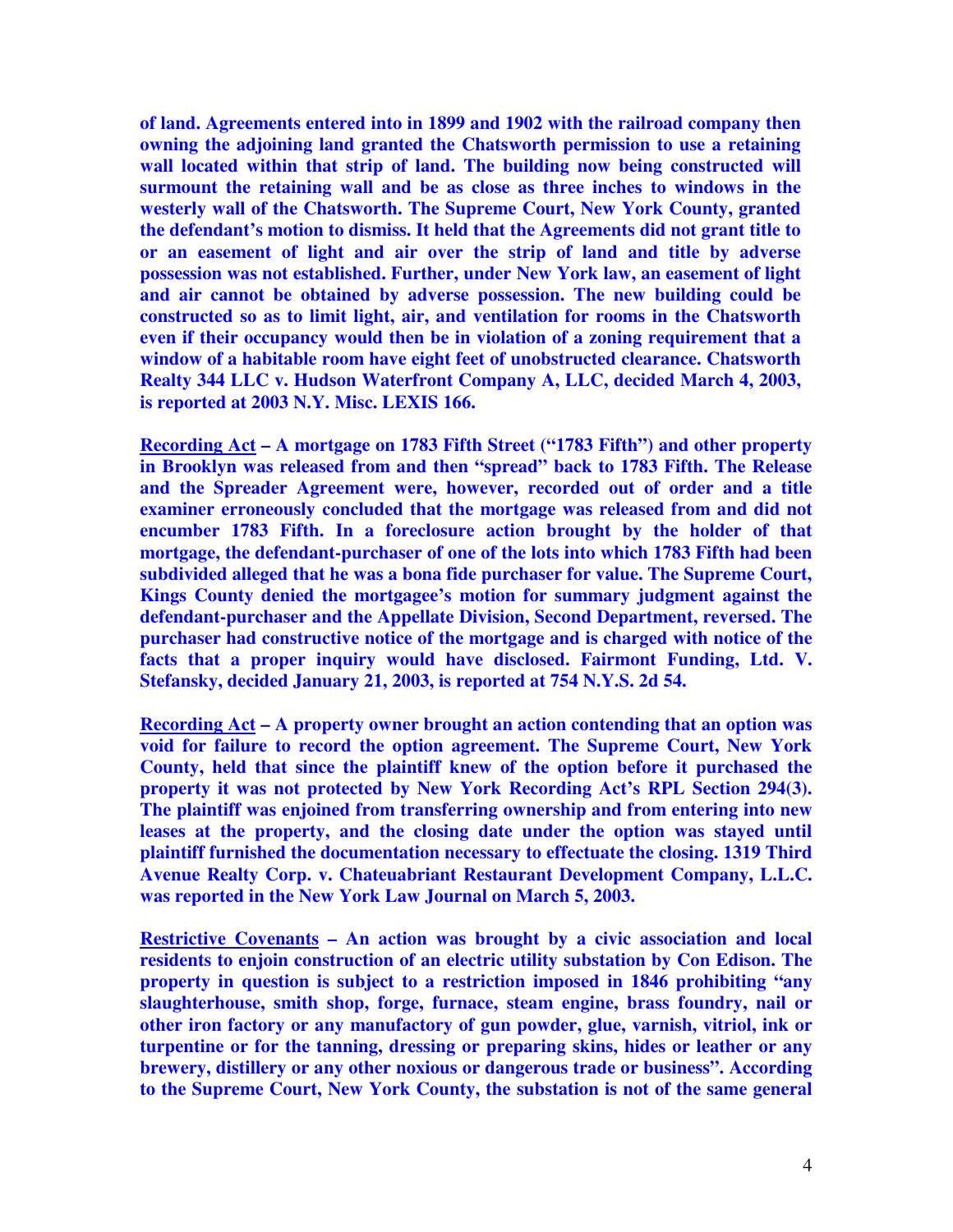**class as the specifically prohibited uses, and restrictive covenants are to be strictly construed. Herald Square South Civic Association v. Consolidated Edison Co. was reported in the New York Law Journal on April 17, 2003. (The Court also held that as Con Edison is not an "agency" its actions are not subject to SEQRA review).** 

**Statute of Limitations – The holder of an interest in mortgaged backed securities brought an action against the mortgagee for damages, alleging misrepresentations in the Pooling Agreement as to the property's occupancy rate and debt service. The United States District Court, Southern District of New York, dismissed the complaint as being time-barred by New York's six-year contract statute of limitations. The limitations period commenced when the representations in the Pooling Agreement were made. It was not tolled until the loss to the certificate holders was realized after completion of the mortgage foreclosure. Under the Agreement, a suit could have been brought if the Trustee under the Pooling Agreement did not commence an action after receiving a written notice of default from a certificate holder. Structured Mortgage Finance Trust v. Daiwa Finance Corp. was reported in the New York Law Journal on March 10, 2003.** 

**Tax Sales – Current Developments issued on April 12, 2002 reported the Appellate Division, Second Department's decision in Kennedy v. Mossafa at 737 N.Y.S. 2d 373. That holding affirmed an Order of the Supreme Court, Orange County, which granted summary judgment in an action brought by a tax sale purchaser and dismissed the third-party complaint of the former property owner alleging lack of adequate notice of the tax sale proceeding. The Court held that the tax district was not required to investigate when notices sent to the owner at her address on the tax roll were returned as undeliverable. Payment of prior taxes by checks listing the taxpayer's new address was not equivalent to a request to change an address for all property-related matters. This decision was affirmed by the Court of Appeals on February 25, 2003. See http://www.courts.state.ny.us/ctapps/decisions/24opn03.pdf.** 

**"The Stoler Report" – New York's only live weekly radio broadcast featuring real estate and business leaders, hosted by First American Vice-President Michael Stoler, is broadcast Wednesdays at 9PM on WSNR 620 AM, and** *live on the Internet* **at http://www.stolerreport.com/. Joining Michael Stoler on May 7 to discuss "Residential Housing in Lower Manhattan and Liberty Bond Financing" will be David Lowenfeld, Executive Vice-President of World Wide Holdings, Tony Goldman, Chairman and Founder of Goldman Properties, Andrew J. Singer, Chairman and CEO of The Singer Bassuk Organization, and Richard Brancato, Director of Finance for Rockrose Development Corp. On May 14 discussing "Real Estate Developments in Long Island" will be Mitchell Rechler, Co-President and Chief Administrative Officer of Reckson Associates Realty Company, David Reiner, President of Real Estate Strategies, Inc. and Principal of Split Rock Capital, Steven J. Lifton, CEO of Lifton Financial Group, L.L.C., and Jan Burman, Chairman and Founder of Burman Properties and Principal in Engel Burman Senior Housing. The program on May 21 will be on "Alternative and Unique Uses for Commercial Real**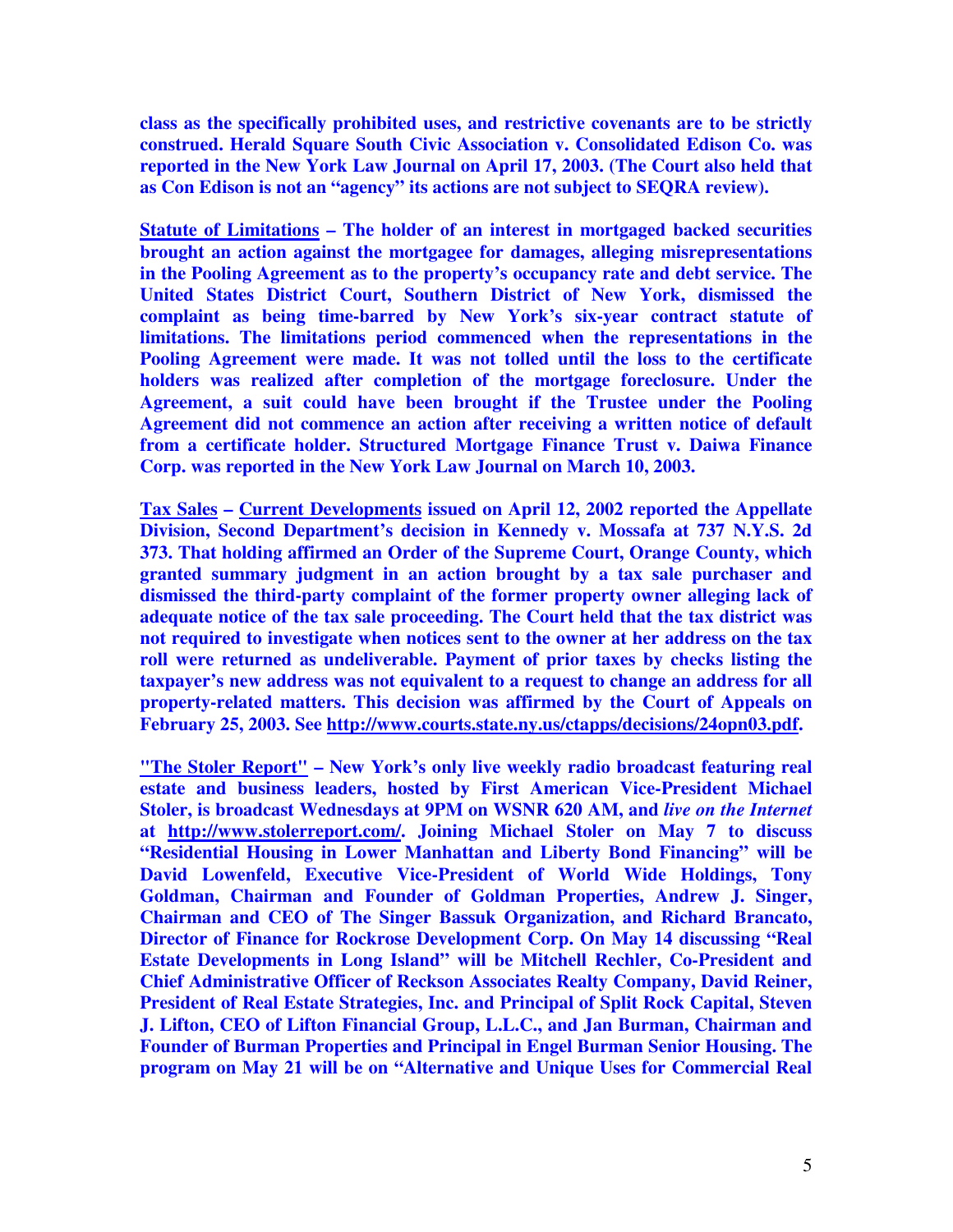**Estate". For further program information contact Michael Stoler at mstoler@firstam.com.** 

**Title Insurance – Funds wired by a new mortgage lender to Island Mortgage, its partner under a Warehouse and Security Agreement, were misappropriated and a check issued by an entity related to Island Mortgage to pay-off the prior mortgage was returned dishonored. In an action to foreclose the unpaid prior mortgage, the new mortgagee served a third-party complaint against the title insurance agent and its underwriter. It asserted that the agent was negligent in not ensuring good funds were received to payoff the prior mortgage and made claim against the underwriter for loss sustained by reason of it not having a first lien. The Supreme Court, Richmond County, dismissed the action against the underwriter. The loss was the result of theft by the Insured's contracting partner and a title policy excludes from coverage "Defects, liens, encumbrances adverse claims or other matters... created, suffered, assumed or agreed to by the insured". The third-party complaint against the agent for negligence was continued. Countrywide Home Loans, Inc. v. Lafonte, decided February 13, 2003, is reported at 2003 N.Y. Misc. LEXIS 127.** 

**Transfer Taxes/1031 Exchanges - On March 13, 2003 New York City's Department of Finance responded to a Request for Ruling regarding application of the Real Property Transfer Tax ("RPTT") to a reverse like-kind exchange ("Reverse Exchange") under IRS Rev. Proc. 2000-37. Under Title 19, Section 23-05(b)(7)(i) of the Rules of the City of New York, a conveyance between principal and agent is exempt from transfer tax if a written agreement is entered into at the time of the transaction establishing a principal/agent relationship and the agent functions and is held out as an agent for all dealings with respect to the property (the "Nominee Agreement").** 

**The Letter Ruling indicates that the only time the RPTT applies to the replacement property in a Reverse Exchange is on the transfer from the Seller to the Accommodation Title Holder (the "AT"), when the property is "parked". Only one real transfer of the replacement property is taking place despite the multiple transfers of the replacement property, from the seller to the AT, from the AT to the qualified intermediary (the "QI"), and from the QI to the taxpayer ("TP"). As long as there is a Nominee Agreement in place at the time of the transfer from the seller to the AT which identifies it as agent of the TP, and as long as the AT functions and is held out as the agent of the TP for the duration of the transaction, only the transfer from the seller to the AT will be subject to the RPTT.** 

**FLR-024795-021 is at http://www.ci.nyc.ny.us/html/dof/pdf/02pdf/024795r.pdf. Contact Steven Waldman (212-551-9450) or Paula Zimmerman (212-551-9438) of First American Exchange Corporation for further information.** 

**Michael J. Berey Senior Underwriting Counsel No. 51, May 7, 2003**